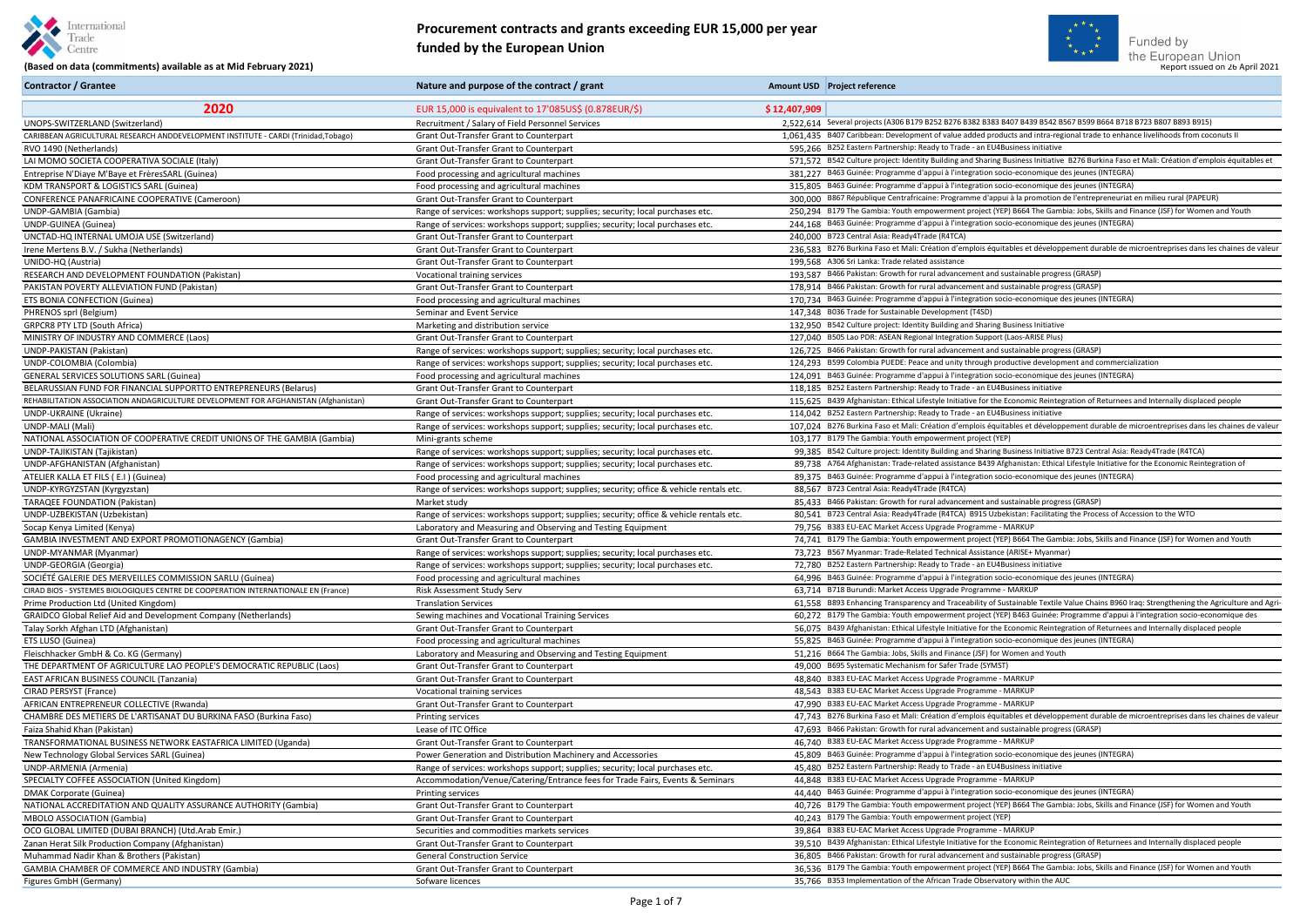



#### **Procurement contracts and grants exceeding EUR 15,000 per year funded by the European Union**

| <b>Contractor / Grantee</b>                                                             | Nature and purpose of the contract / grant                                              | Amount USD Project reference                                                                                                               |
|-----------------------------------------------------------------------------------------|-----------------------------------------------------------------------------------------|--------------------------------------------------------------------------------------------------------------------------------------------|
| <b>2020 CONTINUED</b>                                                                   | EUR 15,000 is equivalent to 17'085US\$ (0.878EUR/\$)                                    |                                                                                                                                            |
| ETS PKMG (Guinea)                                                                       | Food processing and agricultural machines                                               | 35,299 B463 Guinée: Programme d'appui à l'integration socio-economique des jeunes (INTEGRA)                                                |
| DIRECTION GENERALE DE L'ARTISANATMINISTERE DU COMMERCE DE L'INDUSTRIE ET (Burkina Faso) | Grant Out-Transfer Grant to Counterpart                                                 | 35,000 B276 Burkina Faso et Mali: Création d'emplois équitables et développement durable de microentreprises dans les chaines de valeu     |
| Ethical Fashion Artisans EPZ LTD (Kenya)                                                | Grant Out-Transfer Grant to Counterpart                                                 | 34,950 B542 Culture project: Identity Building and Sharing Business Initiative                                                             |
| UNDP-KAZAKHSTAN (Kazakhstan)                                                            | Range of services: workshops support; supplies; security; local purchases etc.          | 33,769 B723 Central Asia: Ready4Trade (R4TCA)                                                                                              |
| Amir Abbas Baniamin Silk Handicrafts production co (Afghanistan)                        | Grant Out-Transfer Grant to Counterpart                                                 | 33,120 B439 Afghanistan: Ethical Lifestyle Initiative for the Economic Reintegration of Returnees and Internally displaced people          |
| ATELIER 21 (France)                                                                     | Vocational training services                                                            | 32.845 B463 Guinée: Programme d'appui à l'integration socio-economique des jeunes (INTEGRA)                                                |
| INFORMATION TECHNOLOGY ASSOCIATION OF THE GAMBIA (Gambia)                               | Grant Out-Transfer Grant to Counterpart and Vocational training services                | 32.608 B179 The Gambia: Youth empowerment project (YEP)                                                                                    |
| UNDP-LAO PEOPLE'S DEMOCRATIC REPUBLIC (Laos)                                            | Range of services: workshops support; supplies; security; local purchases etc.          | 32,299 B505 Lao PDR: ASEAN Regional Integration Support (Laos-ARISE Plus) B695 Systematic Mechanism for Safer Trade (SYMST)                |
| UNDP-BURKINA FASO (Burkina Faso)                                                        | Range of services: workshops support; supplies; security; local purchases etc.          | 32,099 B276 Burkina Faso et Mali: Création d'emplois équitables et développement durable de microentreprises dans les chaines de valeu     |
| Nifty ICT Solutions Ltd (Gambia)                                                        | IT equipment                                                                            | 30,497 B179 The Gambia: Youth empowerment project (YEP)                                                                                    |
| Institute of Travel and Tourism of The Gambia , Limited (Gambia)                        | Vocational training services                                                            | 30,033 B179 The Gambia: Youth empowerment project (YEP)                                                                                    |
| AGENCE DE PROMOTION DES INVESTISSEMENTS PRIVES (Guinea)                                 | Grant Out-Transfer Grant to Counterpart                                                 | 29,900 B463 Guinée: Programme d'appui à l'integration socio-economique des jeunes (INTEGRA)                                                |
| PUM NETHERLANDS SENIOR EXPERTS (Netherlands)                                            | Vocational training services                                                            | 29,857 B179 The Gambia: Youth empowerment project (YEP)                                                                                    |
| CIVIL SOCIETY SUPPORT PROGRAMME - CSSP (Pakistan)                                       | Grant Out-Transfer Grant to Counterpart                                                 | 29,700 B466 Pakistan: Growth for rural advancement and sustainable progress (GRASP)                                                        |
| SECRETARIAT OF THE PACIFIC COMMUNITY SPC - HQ (New Caledonia)                           | Grant Out-Transfer Grant to Counterpart                                                 | 29.500 B807 ACP: Strengthening Productive Capabilities and Value Chain Alliances                                                           |
| <b>INNOVATE GAMBIA (Gambia)</b>                                                         | Grant Out-Transfer Grant to Counterpart                                                 | 29,449 B179 The Gambia: Youth empowerment project (YEP)                                                                                    |
| CORPORACION TECNICA PARA EL DESARROLLODEL PACIFICO (Colombia)                           | Grant Out-Transfer Grant to Counterpart                                                 | 29,244 B599 Colombia PUEDE: Peace and unity through productive development and commercialization                                           |
| Ziba Foods LLC (Afghanistan)                                                            | Grant Out-Transfer Grant to Counterpart                                                 | 28,994 B439 Afghanistan: Ethical Lifestyle Initiative for the Economic Reintegration of Returnees and Internally displaced people          |
| Informa Markets Asia Limited (Hong Kong)                                                | Rental of booths/space at Trade Fairs                                                   | 28.788 B382 Bhutan Trade Support                                                                                                           |
| Saleh Fine Silk Handicrafts Company (Afghanistan)                                       | Grant Out-Transfer Grant to Counterpart                                                 | 28,719 B439 Afghanistan: Ethical Lifestyle Initiative for the Economic Reintegration of Returnees and Internally displaced people          |
| ASOCIACION DE CACAOCULTORES DELMUNICIPIO DE POLICARPA (Colombia)                        |                                                                                         | 28,666 B599 Colombia PUEDE: Peace and unity through productive development and commercialization                                           |
| INSTITUTE OF SOCIAL RESEARCH AND DEVELOPMENT LTD (ISRAD) (Gambia)                       | Grant Out-Transfer Grant to Counterpart                                                 | 28,131 B664 The Gambia: Jobs, Skills and Finance (JSF) for Women and Youth                                                                 |
|                                                                                         | Vocational training services                                                            | 27,956 B599 Colombia PUEDE: Peace and unity through productive development and commercialization                                           |
| COOPERATIVA MULTIACTIVA AGROPECUARIADEL PACIFICO (Colombia)                             | Grant Out-Transfer Grant to Counterpart                                                 |                                                                                                                                            |
| GROUPEMENT D'INTERET ECONOMIQUECOMMERCE ET ARTISANAT BIEN ETRE SOCIAL (Burkina Faso)    | Grant Out-Transfer Grant to Counterpart                                                 | 27,941 B542 Culture project: Identity Building and Sharing Business Initiative B276 Burkina Faso et Mali: Création d'emplois équitables et |
| SANDELE FOUNDATION THE GAMBIA (Gambia)                                                  | Grant Out-Transfer Grant to Counterpart                                                 | 27,665 B664 The Gambia: Jobs, Skills and Finance (JSF) for Women and Youth                                                                 |
| AFRICERT LIMITED (Kenya)                                                                | Audit services                                                                          | 27,067 B383 EU-EAC Market Access Upgrade Programme - MARKUP                                                                                |
| Export Maker Ltd (Finland)                                                              | Market study                                                                            | 26,761 A306 Sri Lanka: Trade related assistance                                                                                            |
| NATIONAL ENVIRONMENTAL AGENCY (Gambia)                                                  | Grant Out-Transfer Grant to Counterpart                                                 | 26,610 B664 The Gambia: Jobs, Skills and Finance (JSF) for Women and Youth                                                                 |
| AMPLEXOR Luxembourg S.à r.l. (Luxembourg)                                               | <b>Translation Services</b>                                                             | 26,553 Several projects B036 B542 B893 B915                                                                                                |
| DNV GL Kenya Limited (Kenya)                                                            | Audit services                                                                          | 26.380 B383 EU-EAC Market Access Upgrade Programme - MARKUP                                                                                |
| President's International Award Scheme Skills Training Center PLC (Gambia)              | Vocational training services                                                            | 26,137 B179 The Gambia: Youth empowerment project (YEP)                                                                                    |
| Danoffice IT SA (Switzerland)                                                           | Office IT equipment                                                                     | 25,424 Several projects B276 B382 B461 B463 B466 B542 B664 B731 B873 B915 B960                                                             |
| <b>ISOVATION SAS (France)</b>                                                           | <b>Thermal Bags</b>                                                                     | 25,158 B463 Guinée: Programme d'appui à l'integration socio-economique des jeunes (INTEGRA)                                                |
| Suheyla Güneş (Turkmenistan)                                                            | Lease of ITC Office                                                                     | 25,032 B723 Central Asia: Ready4Trade (R4TCA)                                                                                              |
| J (FAJARA) SKILLS DEVELOPMENT CENTRE (Gambia)                                           | Vocational training services                                                            | 24.985 B179 The Gambia: Youth empowerment project (YEP)                                                                                    |
| FILSAH SA (Burkina Faso)                                                                | Sewing threads                                                                          | 24.803 B276 Burkina Faso et Mali: Création d'emplois équitables et développement durable de microentreprises dans les chaines de valeur    |
| UNDP-KENYA (Kenya)                                                                      | Range of services: workshops support; supplies; security; local purchases etc.          | 24.627 B383 EU-EAC Market Access Upgrade Programme - MARKUP                                                                                |
| AFRICA COFFEE ACADEMY (Uganda)                                                          | Accommodation/Venue/Catering and vocational training for workshops                      | 23.535 B383 EU-EAC Market Access Upgrade Programme - MARKUP                                                                                |
| UTAKE COFFEE (Kenya)                                                                    | Vocational training services                                                            | 22.600 B383 EU-EAC Market Access Upgrade Programme - MARKUP                                                                                |
| HERAY ARIANA SAFFRON LTD (Afghanistan)                                                  | Grant Out-Transfer Grant to Counterpart                                                 | 22.100 B439 Afghanistan: Ethical Lifestyle Initiative for the Economic Reintegration of Returnees and Internally displaced people          |
| STARTUP INCUBATOR GAMBIA SIG (Gambia)                                                   | Grant Out-Transfer Grant to Counterpart                                                 | 22.081 B179 The Gambia: Youth empowerment project (YEP)                                                                                    |
| L'AGENCE GUINEENNE POUR LA PROMOTIONDE L'EMPLOI (Guinea)                                | Grant Out-Transfer Grant to Counterpart                                                 | 22.000 B463 Guinée: Programme d'appui à l'integration socio-economique des jeunes (INTEGRA)                                                |
| Afghanistan Red Gold saffron company (Afghanistan)                                      | Grant Out-Transfer Grant to Counterpart                                                 | 21,775 B439 Afghanistan: Ethical Lifestyle Initiative for the Economic Reintegration of Returnees and Internally displaced people          |
| ASOCIACION GUATEMALTECA DE EXPORTADORESAGEXPORT (Guatemala)                             | Grant Out-Transfer Grant to Counterpart                                                 | 21,660 A314 Central America: Linking women business enterprises (WBEs) with the global gifts and home decoration market                    |
| THE YOUNG PEOPLE WITHOUT BORDERS (Gambia)                                               | <b>Grant Out-Transfer Grant to Counterpart</b>                                          | 20.998 B179 The Gambia: Youth empowerment project (YEP)                                                                                    |
| UNDP-BHUTAN (Bhutan)                                                                    | Range of services: workshops support; supplies; security; office & vehicle rentals etc. | 20.155 B382 Bhutan Trade Support                                                                                                           |
| Messe Berlin GmbH (Germany)                                                             | Rental of booths/space at Trade Fairs                                                   | 20.126 B252 Eastern Partnership: Ready to Trade - an EU4Business initiative B383 EU-EAC Market Access Upgrade Programme - MARKUP           |
| WORLD TRADE INSTITUTE UNIVERSITY OF BERN (Switzerland)                                  | Conference Entry Fee                                                                    | 19.978 B915 Uzbekistan: Facilitating the Process of Accession to the WTO                                                                   |
| KONFIRMED SERVICES (Gambia)                                                             | Furniture, tools kits and supplies                                                      | 19.769 B179 The Gambia: Youth empowerment project (YEP)                                                                                    |
| UNDP-BURUNDI (Burundi)                                                                  | Range of services: workshops support; supplies; security; local purchases etc.          | 18,924 B383 EU-EAC Market Access Upgrade Programme - MARKUP B718 Burundi: Market Access Upgrade Programme - MARKUP                         |
| UNDP-SENEGAL (Senegal)                                                                  | Range of services: workshops support; supplies; security; local purchases etc.          | 18.804 B461 Sénégal: Programme d'appui à la Compétitivité de l'Afrique de l'Ouest (PACAO)                                                  |
| Insight Training Centre (Gambia)                                                        | Vocational training services                                                            | 18,708 B179 The Gambia: Youth empowerment project (YEP)                                                                                    |
| R and A Company Ltd (Gambia)                                                            | <b>Copyrights and Published Products</b>                                                | 18,589 B179 The Gambia: Youth empowerment project (YEP)                                                                                    |
| Elixir Global Group (Gambia)                                                            | Tricycles                                                                               | 18,521 B179 The Gambia: Youth empowerment project (YEP)                                                                                    |
| BERETE Global Business SARL (Guinea)                                                    | <b>Vocational Training services</b>                                                     | 18,432 B463 Guinée: Programme d'appui à l'integration socio-economique des jeunes (INTEGRA)                                                |
| UNITED FRESH PRODUCE ASSOCIATION (USA)                                                  | Rental of booths/space at Trade Fairs                                                   | 18,360 B252 Eastern Partnership: Ready to Trade - an EU4Business initiative                                                                |
| IEIBA LANGUAGE CONSULTING SERVICESLTD (Nigeria)                                         | Interpreter / Translation Services                                                      | 18.214 B537 ECOWAS: West Africa Business and Export Promotion Project (WABEP)                                                              |
| ASSOCIATION ZOODO POUR LA PROMOTIONDES FEMMES (Burkina Faso)                            | <b>Embroidery Service</b>                                                               | 18,167 B542 Culture project: Identity Building and Sharing Business Initiative B807 ACP: Strengthening Productive Capabilities and Value   |
| WORLD TRADE INSTITUTE UNIVERSITY OF BERN (Switzerland)                                  | Conference Entry Fee                                                                    | 18,123 A306 Sri Lanka: Trade related assistance B915 Uzbekistan: Facilitating the Process of Accession to the WTO                          |
| <b>COFFEE QUALITY INSTITUTE (USA)</b>                                                   | Vocational training services                                                            | 18.033 B383 EU-EAC Market Access Upgrade Programme - MARKUP                                                                                |
| ELHADJ IBRAHIMA BARRY (Guinea)                                                          | Sewing equipment, accessories and supplies                                              | 17,783 B463 Guinée: Programme d'appui à l'integration socio-economique des jeunes (INTEGRA)                                                |
| Maintenance Informatique Réseaux & Systèmes (MIRS) SARL (Guinea)                        | IT support                                                                              | 17,368 B463 Guinée: Programme d'appui à l'integration socio-economique des jeunes (INTEGRA)                                                |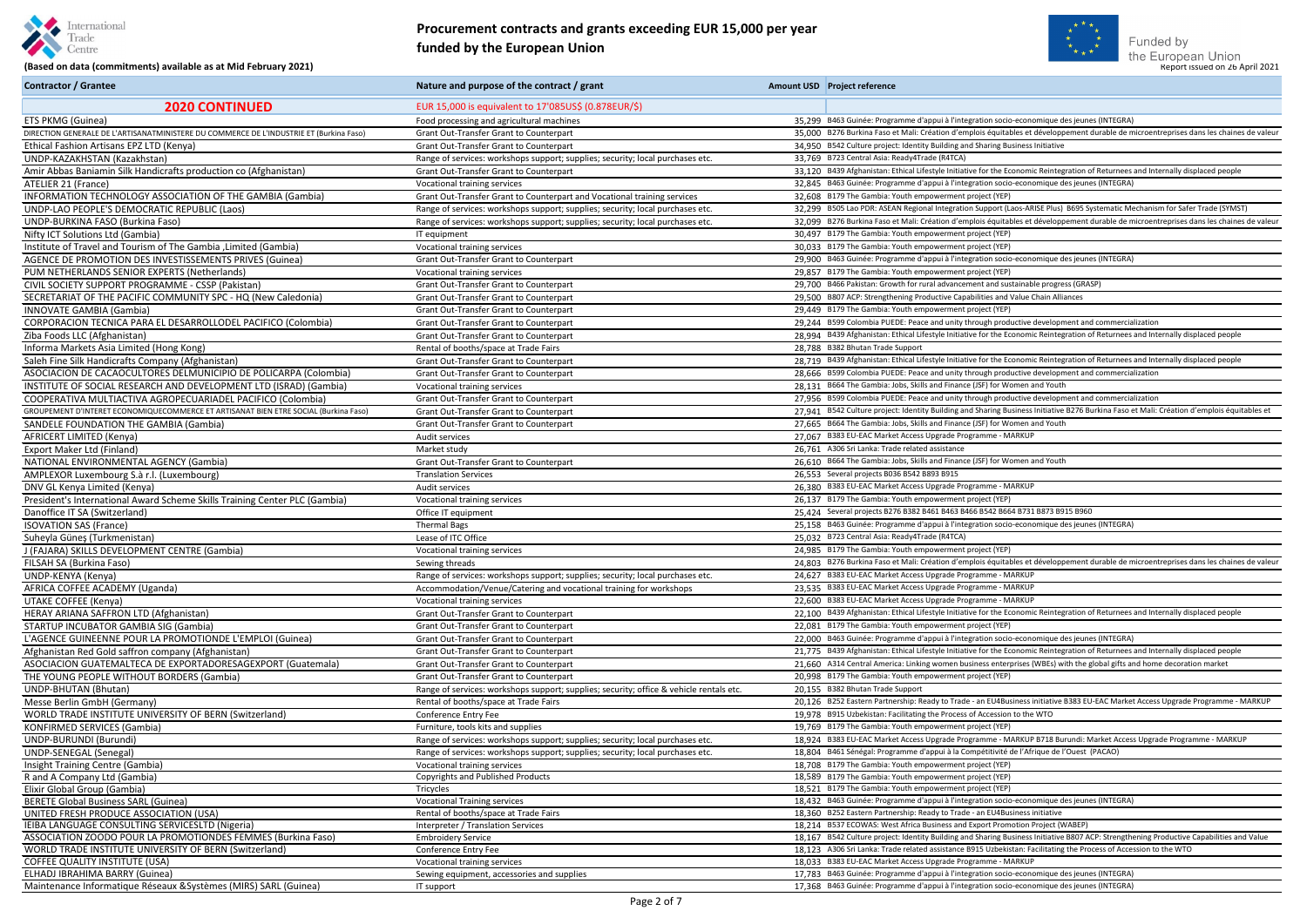

vancement and sustainable progress (GRASP)<br>o Trade - an EU4Business initiative h d'emplois équitables et développement durable de microentreprises dans les chaines de valeu<mark>i</mark><br>3353 B383) a l'integration socio-economique des jeunes (INTEGRA)<br>ment project (YEP) d'emplois équitables et développement durable de microentreprises dans les chaines de valeur en business enterprises (WBEs) with the global gifts and home decoration market sistance B439 Afghanistan: Ethical Lifestyle Initiative for the Economic Reintegration of<br>ing and Sharing Business Initiative ment project (YEP) B718 Burundi: Market Access Upgrade Programme - MARKUP nitiative for the Economic Reintegration of Returnees and Internally displaced people ment project (YEP) B664 The Gambia: Jobs, Skills and Finance (JSF) for Women and Youth<br>nnical Assistance (ARISE+ Myanmar) ment project (YEP) B252 Eastern Partnership: Ready to Trade - an EU4Business initiative B383 EU-<br>de Programme - MARKUP ment project (YEP) B664 The Gambia: Jobs, Skills and Finance (JSF) for Women and Youth de Programme - MARKUP B718 Burundi: Market Access Upgrade Programme - MARKUP<br>iment (T4SD) Hintegration socio-economique des jeunes (INTEGRA) ment project (YEP) B664 The Gambia: Jobs, Skills and Finance (JSF) for Women and Youth Initiative for the Economic Reintegration of Returnees and Internally displaced people<br>Trade - an EU4Business initiative d'emplois équitables et développement durable de microentreprises dans les chaines de valeur nitiative for the Economic Reintegration of Returnees and Internally displaced people nitiative for the Economic Reintegration of Returnees and Internally displaced people en business enterprises (WBEs) with the global gifts and home decoration market nitiative for the Economic Reintegration of Returnees and Internally displaced people<br>inance (JSF) for Women and Youth d'emplois équitables et développement durable de microentreprises dans les chaines de valeur n d'emplois équitables et développement durable de microentreprises dans les chaines de valeur<br>ss and Export Promotion Project (WABEP) I'integration socio-economique des jeunes (INTEGRA)<br>de Programme - MARKUP



#### **Procurement contracts and grants exceeding EUR 15,000 per year funded by the European Union**

# (Based on data (commitments) available as at Mid February 2021) **Report issued by the European University of Luiseau Sy the European University of the European Union<br>(Based on data (commitments) available as at Mid Februar**

| <b>Contractor / Grantee</b>                                               | Nature and purpose of the contract / grant                                     |              | Amount USD Project reference                                                              |
|---------------------------------------------------------------------------|--------------------------------------------------------------------------------|--------------|-------------------------------------------------------------------------------------------|
| 2019                                                                      | EUR 15,000 is equivalent to 16'797US\$ (0.893EUR/\$)                           | \$10,512,902 |                                                                                           |
| UNOPS-SWITZERLAND (Switzerland)                                           | Recruitment / Salary of Field Personnel Services - several projects            |              | 1.641.954 Several projects (A306 B179 B252 B382 B383 B407 B599 B664 B718)                 |
| UNIDO-HQ (Austria)                                                        | <b>Grant Out-Transfer Grant to Counterpart</b>                                 |              | 1,176,056 A306 Sri Lanka: Trade related assistance                                        |
| FAO-HQ (Italy)                                                            | Grant Out-Transfer Grant to Counterpart                                        |              | 1,092,346 B466 Pakistan: Growth for rural advancement and sustainable progress (GRASP)    |
| RVO 1490 (Netherlands)                                                    | Grant Out-Transfer Grant to Counterpart                                        |              | 597.372 B252 Eastern Partnership: Ready to Trade - an EU4Business initiative              |
| LAI MOMO SOCIETA COOPERATIVA SOCIALE (Italy)                              | Grant Out-Transfer Grant to Counterpart                                        |              | 420.936 B276 Burkina Faso et Mali: Création d'emplois équitables et développement du      |
| UNCTAD-HQ (Switzerland)                                                   | Grant Out-Transfer Grant to Counterpart                                        |              | 380,887 Several projects (A306 A747 A764 B353 B383)                                       |
| UNDP-GUINEA (Guinea)                                                      | Range of services: workshops support; supplies; security; local purchases etc. |              | 372.945 B463 Guinée: Programme d'appui à l'integration socio-economique des jeunes (      |
| NATIONAL ASSOCIATION OF COOPERATIVE CREDIT UNIONS OF THE GAMBIA (Gambia)  | Mini-grants scheme                                                             |              | 230,622 B179 The Gambia: Youth empowerment project (YEP)                                  |
| UNDP-MALI (Mali)                                                          | Range of services: workshops support; supplies; security; local purchases etc. |              | 187,448 B276 Burkina Faso et Mali: Création d'emplois équitables et développement du      |
| <b>FUNDACION EOI FSP (Spain)</b>                                          | Vocational training services                                                   |              | 162,915 A314 Central America: Linking women business enterprises (WBEs) with the glo      |
| UNDP-AFGHANISTAN (Afghanistan)                                            | Range of services: workshops support; supplies; security; local purchases etc. |              | 155.920 A764 Afghanistan: Trade-related assistance B439 Afghanistan: Ethical Lifestyle I  |
| Ethical Fashion Artisans EPZ LTD (Kenya)                                  | Vocational training services                                                   |              | 138,000 B542 Culture project: Identity Building and Sharing Business Initiative           |
| <b>GAMBIA TOURISM AND HOSPITALITY INSTITUTE (Gambia)</b>                  | Grant Out-Transfer Grant to Counterpart                                        |              | 136,336 B179 The Gambia: Youth empowerment project (YEP)                                  |
| THE UKRAINIAN BERRIES ASSOCIATION (Ukraine)                               | Grant Out-Transfer Grant to Counterpart                                        |              | 131,038 B252 Eastern Partnership: Ready to Trade - an EU4Business initiative              |
| <b>GRAIDCO Global Relief Aid and Development Company (Netherlands)</b>    | Sewing machines and loboratory equipment                                       |              | 111,788 B179 The Gambia: Youth empowerment project (YEP) B718 Burundi: Market Ac          |
| TANZANIA HORTICULTURAL ASSOCIATION (Tanzania)                             | Grant Out-Transfer Grant to Counterpart                                        |              | 95,600 B383 EU-EAC Market Access Upgrade Programme - MARKUP                               |
| REHABILITATION ASSOCIATION ANDAGRICULTURE DEVELOPMENT FOR AFGHANISTAN     | Grant Out-Transfer Grant to Counterpart                                        |              | 87,450 B439 Afghanistan: Ethical Lifestyle Initiative for the Economic Reintegration of F |
| UNDP-GAMBIA (Gambia)                                                      | Range of services: workshops support; supplies; security; local purchases etc. |              | 87,334 B179 The Gambia: Youth empowerment project (YEP) B664 The Gambia: Jobs, S          |
| UNDP-MYANMAR (Myanmar)                                                    | Range of services: workshops support; supplies; security; local purchases etc. |              | 78,871 B567 Myanmar: Trade-Related Technical Assistance (ARISE+ Myanmar)                  |
| Messe Berlin GmbH (Germany)                                               | Rental of booths/space at Trade Fairs                                          |              | 74,978 B179 The Gambia: Youth empowerment project (YEP) B252 Eastern Partnership          |
| Wylde International Ltd (Kenya)                                           | Vocational training services                                                   |              | 73,190 B383 EU-EAC Market Access Upgrade Programme - MARKUP                               |
| LABSCO Laboratory Supply Company GmbH&Co. KG (Germany)                    | Laboratory and Measuring and Observing and Testing Equipment                   |              | 62,842 B718 Burundi: Market Access Upgrade Programme - MARKUP                             |
| <b>GAYE NJORRO SKILLS ACADEMY (Gambia)</b>                                | Vocational training services                                                   |              | 57,913 B179 The Gambia: Youth empowerment project (YEP)                                   |
| Gambia Horticultural Enterprise Ltd (Gambia)                              | Food preparation equipment                                                     |              | 57,086 B179 The Gambia: Youth empowerment project (YEP) B664 The Gambia: Jobs, S          |
| <b>REGINE LEONIE GUION-FIRMIN (France)</b>                                | Vocational training and auditing services                                      |              | 55,176 B383 EU-EAC Market Access Upgrade Programme - MARKUP B718 Burundi: Mar             |
| PHRENOS sprl (Belgium)                                                    | Seminar and Event Service                                                      |              | 55,006 B036 Trade for Sustainable Development (T4SD)                                      |
| SAROVA WHITESAND Resort Mombasa (Kenya)                                   | Accommodation/Venue/Catering for Trade Fairs, Events & Seminars                |              | 53,442 B383 EU-EAC Market Access Upgrade Programme - MARKUP                               |
| Hotel Kaloum (Guinea)                                                     | Accommodation/Venue/Catering for Trade Fairs, Events & Seminars                |              | 50,290 B463 Guinée: Programme d'appui à l'integration socio-economique des jeunes (       |
| <b>GAMBIA TECHNICAL TRAINING INSTITUTE (Gambia)</b>                       | Vocational training services                                                   |              | 50,233 B179 The Gambia: Youth empowerment project (YEP) B664 The Gambia: Jobs, S          |
| GROSS NATIONAL HAPPINESS COMMISSION-GNH (Bhutan)                          | Grant Out-Transfer Grant to Counterpart                                        |              | 49,000 B382 Bhutan Trade Support                                                          |
| THE GAMBIA STANDARDS BUREAU (Gambia)                                      | <b>Grant Out-Transfer Grant to Counterpart</b>                                 |              | 48.949 B179 The Gambia: Youth empowerment project (YEP)                                   |
| <b>EARTH BUILDERS ASSOCIATION EBA (Gambia)</b>                            | <b>Grant Out-Transfer Grant to Counterpart</b>                                 |              | 47,704 B664 The Gambia: Jobs, Skills and Finance (JSF) for Women and Youth                |
| IUnetworks LLC (Armenia)                                                  | IT Consulting Serv                                                             |              | 47,700 B252 Eastern Partnership: Ready to Trade - an EU4Business initiative               |
| Property Management LLC (Georgia)                                         | Lease of office space                                                          |              | 47,214 B252 Eastern Partnership: Ready to Trade - an EU4Business initiative               |
| Nuernbergmesse GmbH (Germany)                                             | Rental of booths/space at Trade Fairs                                          |              | 47,002 B252 Eastern Partnership: Ready to Trade - an EU4Business initiative               |
| AFRICAN ENTREPRENEUR COLLECTIVE (Rwanda)                                  | Grant Out-Transfer Grant to Counterpart                                        |              | 46.393 B383 EU-EAC Market Access Upgrade Programme - MARKUP                               |
| <b>EAST AFRICAN BUSINESS COUNCIL (Tanzania)</b>                           | Grant Out-Transfer Grant to Counterpart                                        |              | 45,752 B383 EU-EAC Market Access Upgrade Programme - MARKUP                               |
| TRANSFORMATIONAL BUSINESS NETWORK EASTAFRICA LIMITED (Uganda)             | Grant Out-Transfer Grant to Counterpart                                        |              | 45,000 B383 EU-EAC Market Access Upgrade Programme - MARKUP                               |
| Afro-Works construction company (Gambia)                                  | <b>General Construction Service</b>                                            |              | 42.191 B179 The Gambia: Youth empowerment project (YEP)                                   |
| Ziba Foods LLC (Afghanistan)                                              | Grant Out-Transfer Grant to Counterpart                                        |              | 42,156 B439 Afghanistan: Ethical Lifestyle Initiative for the Economic Reintegration of F |
| SIAL S.A. (France)                                                        | Rental of booths/space at Trade Fairs                                          |              | 41,935 B252 Eastern Partnership: Ready to Trade - an EU4Business initiative               |
| NJAWARA AGRICULTURAL TRAINING CENTRE (Gambia)                             | Grant Out-Transfer Grant to Counterpart                                        |              | 41,410 B664 The Gambia: Jobs, Skills and Finance (JSF) for Women and Youth                |
| SPA Messebau GmbH (Germany)                                               | Rental of booths/space at Trade Fairs                                          |              | 40.662 B252 Eastern Partnership: Ready to Trade - an EU4Business initiative               |
| A-Z Design and Construction LTD (Gambia)                                  | <b>General Construction Service</b>                                            |              | 40,255 B179 The Gambia: Youth empowerment project (YEP)                                   |
| Commerce et Artisanat pour le Bien être Social (GIE CABES) (Burkina Faso) | Vocational training services                                                   |              | 40.000 B276 Burkina Faso et Mali: Création d'emplois équitables et développement du       |
| Amir Abbas Baniamin Silk Handicrafts production co (Afghanistan)          | Vocational training services                                                   |              | 40,000 B439 Afghanistan: Ethical Lifestyle Initiative for the Economic Reintegration of F |
| Zarif Design Company (Afghanistan)                                        | Vocational training services                                                   |              | 39,996 B439 Afghanistan: Ethical Lifestyle Initiative for the Economic Reintegration of F |
| Producciones Audiovisuales MauricioMisle E.I.R.L (Chile)                  | Media production services                                                      |              | 39,980 A314 Central America: Linking women business enterprises (WBEs) with the glo       |
| Talay Sorkh Afghan LTD (Afghanistan)                                      | Vocational training services                                                   |              | 39,500 B439 Afghanistan: Ethical Lifestyle Initiative for the Economic Reintegration of F |
| FOOD TECHNOLOGY AND SERVICES DEPARTMENT OF AGRICULTURE - MINISTRY OF      | Grant Out-Transfer Grant to Counterpart                                        |              | 38,565 B664 The Gambia: Jobs, Skills and Finance (JSF) for Women and Youth                |
| CONFERENCE REGIONALE DES CHAMBRES DE METIERS DE SEGOU (Mali)              | Vocational training services                                                   |              | 38,549 B276 Burkina Faso et Mali: Création d'emplois équitables et développement du       |
| ETELPHA SARL (Burkina Faso)                                               | <b>General Construction Service</b>                                            |              | 37,520 B276 Burkina Faso et Mali: Création d'emplois équitables et développement du       |
| Federal Palace Hotel (Nigeria)                                            | Accommodation/Venue/Catering for Trade Fairs, Events & Seminars                |              | 37,170 B537 ECOWAS: West Africa Business and Export Promotion Project (WABEP)             |
| AMPLEXOR Luxembourg S.à r.l. (Luxembourg)                                 | <b>Translation services</b>                                                    |              | 36,422 Several projects B036 B463 B542 B582 B893                                          |
| <b>GAMBIA INVESTMENT AND EXPORT PROMOTION AGENCY (Gambia)</b>             | Lease of YEP offices                                                           |              | 36,393 B664 The Gambia: Jobs, Skills and Finance (JSF) for Women and Youth                |
| AFRICA COFFEE ACADEMY (Uganda)                                            | Accommodation/Venue/Catering and vocational training for workshops             |              | 35,107 B383 EU-EAC Market Access Upgrade Programme - MARKUP                               |
| Gallup Pakistan (Pakistan)                                                | Market Study                                                                   |              | 34,400 B466 Pakistan: Growth for rural advancement and sustainable progress (GRASP)       |
| Toyota (Gibraltar) Stockholdings Limited (Gibraltar)                      | Vehicles                                                                       |              | 34,118 B463 Guinée: Programme d'appui à l'integration socio-economique des jeunes (       |
| UNIVERSITY OF EMBU (Kenya)                                                | Vocational training services                                                   |              | 33,970 B383 EU-EAC Market Access Upgrade Programme - MARKUP                               |
| EDGE HYDRA VENTURES PVT LIMITED (India)                                   | Handlooms                                                                      |              | 32,848 B179 The Gambia: Youth empowerment project (YEP)                                   |
| GAYE NJORRO FOUNDATION FOR THE EMPOWERMENT OF THE YOUTHS (Gambia)         | Grant Out-Transfer Grant to Counterpart                                        |              | 32,243 B664 The Gambia: Jobs, Skills and Finance (JSF) for Women and Youth                |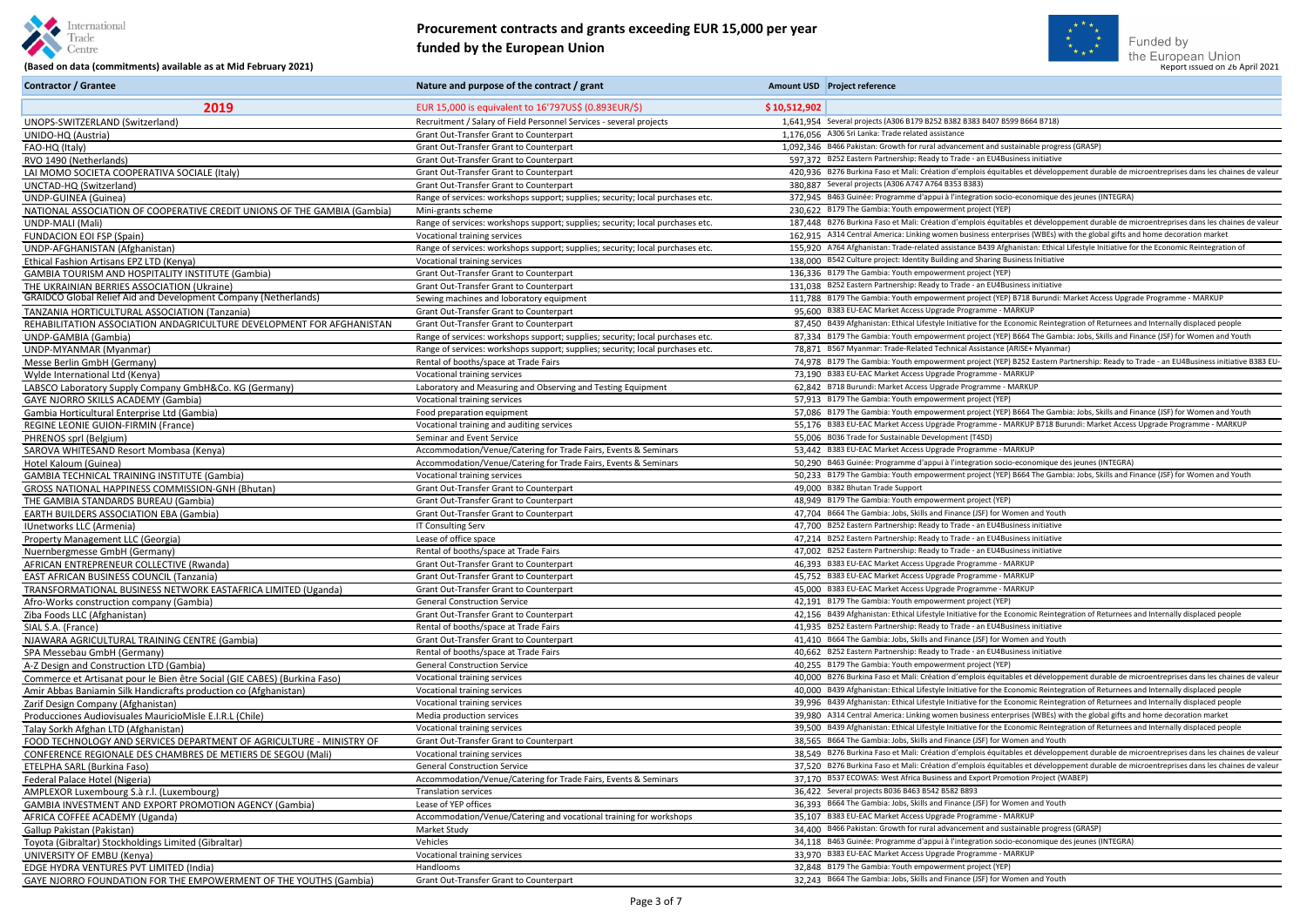



## **Procurement contracts and grants exceeding EUR 15,000 per year funded by the European Union**

| <b>Contractor / Grantee</b>                                            | Nature and purpose of the contract / grant                                     | Amount USD Project reference                                                                                                             |
|------------------------------------------------------------------------|--------------------------------------------------------------------------------|------------------------------------------------------------------------------------------------------------------------------------------|
| <b>2019 CONTINUED</b>                                                  | EUR 15,000 is equivalent to 16'797US\$ (0.893EUR/\$)                           |                                                                                                                                          |
| Danoffice IT SA (Switzerland)                                          | Office IT equipment                                                            | 31,833 Several projects B179 B276 B466 B505 B567 B664                                                                                    |
| Gam Engineering & Construction Company Limited (Gambia)                | <b>General Construction Service</b>                                            | 31,271 B179 The Gambia: Youth empowerment project (YEP)                                                                                  |
| STERLING CONSORTIUM (Gambia)                                           | Vocational training services                                                   | 31,020 B179 The Gambia: Youth empowerment project (YEP) B664 The Gambia: Jobs, Skills and Finance (JSF) for Women and Youth              |
| Mario Di Maio spa (Italy)                                              | Diverse equipment and supplies for jewelry                                     | 30,934 B276 Burkina Faso et Mali: Création d'emplois équitables et développement durable de microentreprises dans les chaines de valeur  |
| Capital Hotel and Spa (Ethiopia)                                       | Accommodation/Venue/Catering for Trade Fairs, Events & Seminars                | 30,610 B353 Implementation of the African Trade Observatory within the AUC                                                               |
| NEW AFRICA HOTEL (1993) LTD (Tanzania)                                 | Accommodation/Venue/Catering for Trade Fairs, Events & Seminars                | 30,538 B383 EU-EAC Market Access Upgrade Programme - MARKUP                                                                              |
| Nissan Trading Co., Ltd. (Japan)                                       | Vehicles                                                                       | 30,170 B664 The Gambia: Jobs, Skills and Finance (JSF) for Women and Youth                                                               |
| SPECIALTY COFFEE ASSOCIATION (United Kingdom)                          | Accommodation/Venue/Catering for Trade Fairs, Events & Seminars                | 30,161 B383 EU-EAC Market Access Upgrade Programme - MARKUP B718 Burundi: Market Access Upgrade Programme - MARKUP                       |
| <b>BURUNDI BUSINESS INCUBATOR (Burundi)</b>                            | Grant Out-Transfer Grant to Counterpart                                        | 29,900 B383 EU-EAC Market Access Upgrade Programme - MARKUP                                                                              |
| MINISTERIO DE COMERCIO E INDUSTRIAS PANAMA (Panama)                    | Grant Out-Transfer Grant to Counterpart                                        | 29,900 A314 Central America: Linking women business enterprises (WBEs) with the global gifts and home decoration market                  |
| CAMARA DE INDUSTRIAS DE COSTA RICA (Costa Rica)                        | Grant Out-Transfer Grant to Counterpart                                        | 29,900 A314 Central America: Linking women business enterprises (WBEs) with the global gifts and home decoration market                  |
| ORGANISMO PROMOTOR DE EXPORTACIONESE INVERSIONES DE EL SALVADOR (EI    | Grant Out-Transfer Grant to Counterpart                                        | 29,900 A314 Central America: Linking women business enterprises (WBEs) with the global gifts and home decoration market                  |
| RWANDA STANDARD BOARD (Rwanda)                                         | Grant Out-Transfer Grant to Counterpart                                        | 28,917 B383 EU-EAC Market Access Upgrade Programme - MARKUP                                                                              |
| Indian Institute of Hardware Technology (IIHT) Gambia Limited (Gambia) | Vocational training services                                                   | 28,320 B179 The Gambia: Youth empowerment project (YEP)                                                                                  |
| Atelier Technologique du bois et du méta (Burkina Faso)                | Sewing machines                                                                | 28,189 B276 Burkina Faso et Mali: Création d'emplois équitables et développement durable de microentreprises dans les chaines de valeur  |
| Aureka (India)                                                         | Brick press machines                                                           | 28,043 B179 The Gambia: Youth empowerment project (YEP)                                                                                  |
| THE AFGHAN NATIONAL SAFFRON GROWERSUNION (Afghanistan)                 | <b>Grant Out-Transfer Grant to Counterpart</b>                                 | 28.000 A764 Afghanistan: Trade-related assistance                                                                                        |
| Maintenance Informatique Réseaux & Systèmes (MIRS) SARL (Guinea)       | IT support                                                                     | 27,943 B463 Guinée: Programme d'appui à l'integration socio-economique des jeunes (INTEGRA)                                              |
| SUKKUR IBA UNIVERSITY (Pakistan)                                       | Grant Out-Transfer Grant to Counterpart                                        | 27,890 B466 Pakistan: Growth for rural advancement and sustainable progress (GRASP)                                                      |
| R and A Company Ltd (Gambia)                                           | <b>Copyrights and Published Products</b>                                       | 27,725 B179 The Gambia: Youth empowerment project (YEP) B664 The Gambia: Jobs, Skills and Finance (JSF) for Women and Youth              |
| <b>CZECH BIKES FOR GAMBIAN SCHOOLS (Gambia)</b>                        | Vocational training services                                                   | 26,357 B179 The Gambia: Youth empowerment project (YEP) B664 The Gambia: Jobs, Skills and Finance (JSF) for Women and Youth              |
| UNDP-ARMENIA (Armenia)                                                 | Range of services: workshops support; supplies; security; local purchases etc. | 26,081 B252 Eastern Partnership: Ready to Trade - an EU4Business initiative                                                              |
| TANZANIA ASSOCIATION OF PROFESSIONAL BDS PROVIDERS COMPANY LIMITED     | Vocational training services                                                   | 25,750 B383 EU-EAC Market Access Upgrade Programme - MARKUP                                                                              |
| SOGETHO (Palm Club Hôtel) SA (Cote d'Ivoire)                           | Accommodation/Venue/Catering for Trade Fairs, Events & Seminars                | 22,992 B537 ECOWAS: West Africa Business and Export Promotion Project (WABEP)                                                            |
| SCIENTIFIC SOLUTIONS AA.SA (Switzerland)                               | Software Licences                                                              | 22.762 B353 Implementation of the African Trade Observatory within the AUC                                                               |
| <b>CENTRE IMEX INTL SAS (France)</b>                                   | Loading Serv: Freight                                                          | 22,659 B276 Burkina Faso et Mali: Création d'emplois équitables et développement durable de microentreprises dans les chaines de valeur  |
| IEIBA LANGUAGE CONSULTING SERVICES LTD (Nigeria)                       | Interpreter / Translation Services                                             | 22.000 B537 ECOWAS: West Africa Business and Export Promotion Project (WABEP)                                                            |
| <b>UNDP-UKRAINE (Ukraine)</b>                                          | Range of services: workshops support; supplies; security; local purchases etc. | 21.789 B252 Eastern Partnership: Ready to Trade - an EU4Business initiative                                                              |
| New Technology Global Services SARL (Guinea)                           | Power Generation and Distribution Machinery and Accessories                    | 21,764 B463 Guinée: Programme d'appui à l'integration socio-economique des jeunes (INTEGRA)                                              |
| Celer Pawlowsky, SL (Spain)                                            | <b>Translation services</b>                                                    | 21,669 B036 Trade for Sustainable Development (T4SD) B734 Business survey study to identify the information needs' of EU services        |
| Eros Hotel (India)                                                     | Accommodation/Venue/Catering for Trade Fairs, Events & Seminars                | 21,357 A764 Afghanistan: Trade-related assistance                                                                                        |
| Barni Lido (Italy)                                                     | Furniture, Furnishings, Tools and General Machinery                            | 21.349 B276 Burkina Faso et Mali: Création d'emplois équitables et développement durable de microentreprises dans les chaines de valeur  |
| AFRICAN FINE COFFEES ASSOCIATION (Uganda)                              | Conference Entry Fee                                                           | 20,925 B383 EU-EAC Market Access Upgrade Programme - MARKUP                                                                              |
| THE PRIVATE AGRICULTURAL SECTOR SUPPORT (Tanzania)                     | <b>Grant Out-Transfer Grant to Counterpart</b>                                 | 20,900 B383 EU-EAC Market Access Upgrade Programme - MARKUP                                                                              |
| BELARUSSIAN FUND FOR FINANCIAL SUPPORTTO ENTREPRENEURS (Belarus)       | Grant Out-Transfer Grant to Counterpart                                        | 20.795 B252 Eastern Partnership: Ready to Trade - an EU4Business initiative                                                              |
| Severin Sea Lodge (EA) Limited (Kenya)                                 | Accommodation/Venue/Catering for Trade Fairs, Events & Seminars                | 20,756 B383 EU-EAC Market Access Upgrade Programme - MARKUP                                                                              |
| Dalsup B.V. (Netherlands)                                              | Laboratory and Measuring and Observing and Testing Equipment                   | 20,218 B718 Burundi: Market Access Upgrade Programme - MARKUP                                                                            |
| UNION NATIONALE DES PRODUCTEURS DE COTONDU BURKINA (Burkina Faso)      | Fabric                                                                         | 20,135 B276 Burkina Faso et Mali: Création d'emplois équitables et développement durable de microentreprises dans les chaines de valeur  |
| HERAY ARIANA SAFFRON LTD (Afghanistan)                                 | Vocational training services                                                   | 20,000 B439 Afghanistan: Ethical Lifestyle Initiative for the Economic Reintegration of Returnees and Internally displaced people        |
| Irene Mertens BVREPLACED BY BP N. 1110136196 (Netherlands)             | Supply chain logistics                                                         | 19,879 B276 Burkina Faso et Mali: Création d'emplois équitables et développement durable de microentreprises dans les chaines de valeur  |
| IVANKOV ANDRII ANATOLIIOVYCH (Ukraine)                                 | Accommodation/Venue/Catering for Trade Fairs, Events & Seminars                | 19.687 B252 Eastern Partnership: Ready to Trade - an EU4Business initiative                                                              |
| AGENCE DE PROMOTION DES INVESTISSEMENTS PRIVES (Guinea)                | Grant Out-Transfer Grant to Counterpart                                        | 19,600 B463 Guinée: Programme d'appui à l'integration socio-economique des jeunes (INTEGRA)                                              |
| UNDP-PAKISTAN (Pakistan)                                               | Range of services: workshops support; supplies; security; local purchases etc. | 19.473 B466 Pakistan: Growth for rural advancement and sustainable progress (GRASP)                                                      |
| Yusgeek (Gambia)                                                       | Editorial and Design and Graphic and Fine Art Services                         | 19,320 B179 The Gambia: Youth empowerment project (YEP)                                                                                  |
| THE ABAN FOUNDATIONAFRICAN BUSINESS ANGEL NETWORK (Mauritius)          | Vocational training services                                                   | 19.250 B179 The Gambia: Youth empowerment project (YEP)                                                                                  |
| SAFI SALONS SA (France)                                                | Rental of booths/space at Trade Fairs                                          | 18,802 B382 Bhutan Trade Support                                                                                                         |
| <b>ADRIA DEVELOPPEMENT (France)</b>                                    | <b>Packaging Services</b>                                                      | 18,265 A764 Afghanistan: Trade-related assistance                                                                                        |
| NOOSECOM SARL (Guinea)                                                 | Editorial and Design and Graphic and Fine Art Services                         | 17,953 B463 Guinée: Programme d'appui à l'integration socio-economique des jeunes (INTEGRA)                                              |
| THE GAMBIA YOUTH CHAMBER OF COMMERCE (Gambia)                          | Grant Out-Transfer Grant to Counterpart                                        | 17,911 B179 The Gambia: Youth empowerment project (YEP)                                                                                  |
| SWG S.p.A. (Italy)                                                     | <b>Opinion Survey Services</b>                                                 | 17,775 B582 SheTrades: using data to address constraints to extra-EU trade B734 Business survey study to identify the information needs' |
| SILVER SPRINGS HOTEL (Kenya)                                           | Accommodation/Venue/Catering for Trade Fairs, Events & Seminars                | 17,138 B383 EU-EAC Market Access Upgrade Programme - MARKUP                                                                              |
| THE START-UPS AND EMERGING ENTREPRENEURS NETWORK (Afghanistan)         | Grant Out-Transfer Grant to Counterpart                                        | 17,000 A764 Afghanistan: Trade-related assistance                                                                                        |
| HOTEL AFRICANA LTD (Uganda)                                            | Accommodation/Venue/Catering for Trade Fairs, Events & Seminars                | 16,793 B383 EU-EAC Market Access Upgrade Programme - MARKUP                                                                              |
| GROUPEMENT D'INTERET ECONOMIQUE COMMERCE ET ARTISANAT BIEN ETRE SOCIAL | Accommodation/Venue/Catering for Trade Fairs, Events & Seminars                | 16.759 B276 Burkina Faso et Mali: Création d'emplois équitables et développement durable de microentreprises dans les chaines de valeu   |
| Bhutan Consulting Associates (Bhutan)                                  | Market Study                                                                   | 16,700 B382 Bhutan Trade Support                                                                                                         |
| DMAK Corporate (Guinea)                                                | <b>Printing services</b>                                                       | 16.668 B463 Guinée: Programme d'appui à l'integration socio-economique des jeunes (INTEGRA)                                              |
| ECLIPSE HOTELS DAR ES SALAAM LTD (Tanzania)                            | Accommodation/Venue/Catering for Trade Fairs, Events & Seminars                | 16,429 B383 EU-EAC Market Access Upgrade Programme - MARKUP                                                                              |
|                                                                        |                                                                                |                                                                                                                                          |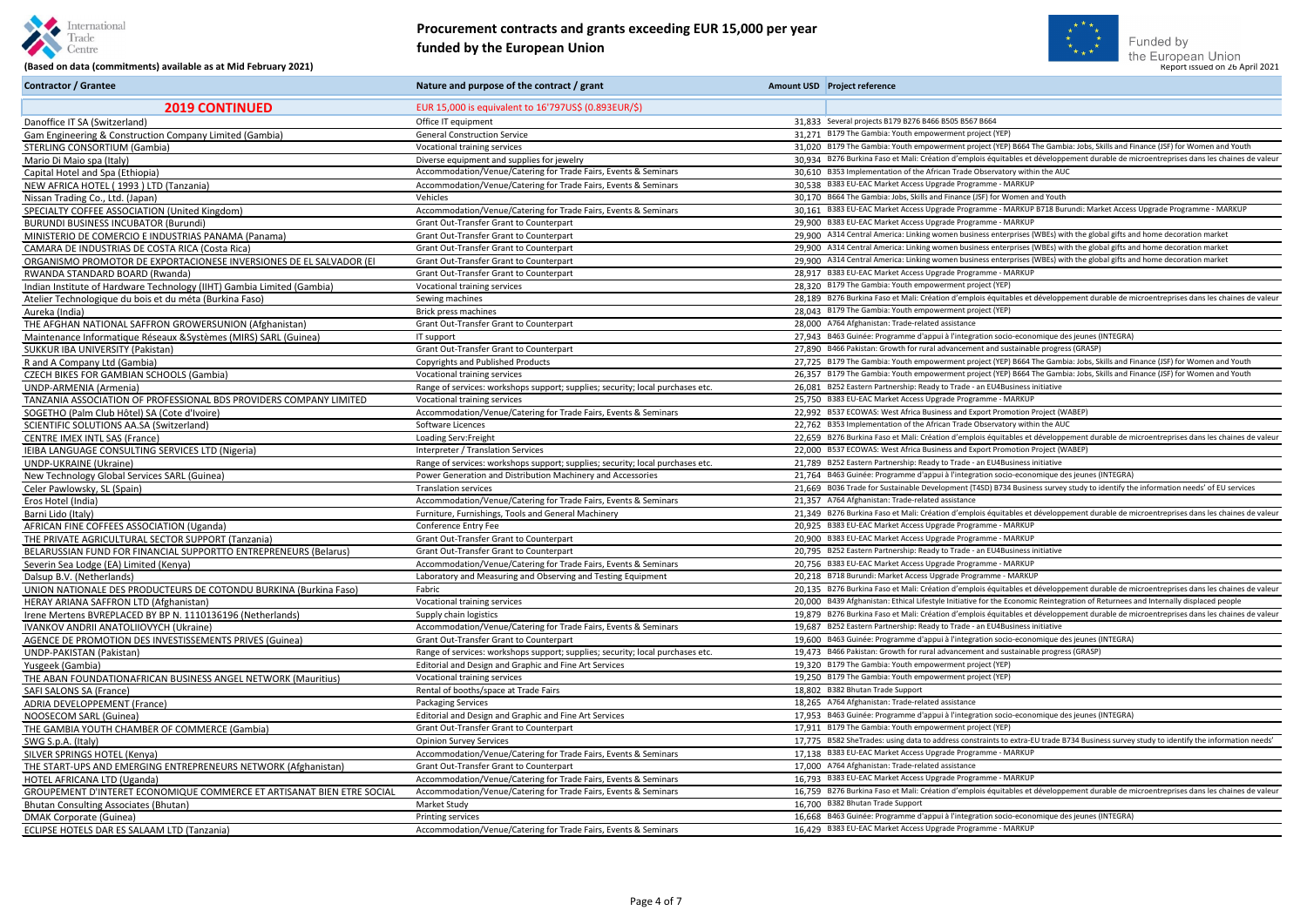



#### Gentre Centre **(Based on data (commitments) available as at Mid February 2021) Report 1998 Constant Commitments** available as at Mid February 2021) **Report issued on 2021** (Based on data (commitments) available as at Mid **Procurement contracts and grants exceeding EUR 15,000 per year funded by the European Union**

**Contractor / Grantee Nature and purpose of the contract / grant** Amount USD Project reference

| 2018                                                                                                                | EUR 15,000 is equivalent to 17'123US\$ (0.876EUR/\$)                                      | \$4,227,470                                                                                                                             |
|---------------------------------------------------------------------------------------------------------------------|-------------------------------------------------------------------------------------------|-----------------------------------------------------------------------------------------------------------------------------------------|
| OÜ Bazoco LLC (Estonia)                                                                                             | Food processing equipment                                                                 | 548,075 B179 Youth empowerment project (YEP)                                                                                            |
| CARIBBEAN AGRICULTURAL RESEARCH & DEVELOPMENT INSTITUTE (CARDI) (Trinidad and Agricultural training and development |                                                                                           | 400,572 A325 Caribbean: Development of value added products and intra-regional trade to enhance livelihoods from coconuts               |
| UNOPS-SWITZERLAND (Switzerland)                                                                                     | Recruitment / Salary of Field Personnel Services                                          | 272,595 Several projects                                                                                                                |
| UNDP-MALI (Mali)                                                                                                    | Scope of services includes building improvements works, accommodation, venue,             | 255,257 B276 Burkina Faso et Mali : Création d'emplois équitables et développement durable de microentreprises dans les chaines de      |
| SOCIAL DEVELOPMENT FUND (Gambia)                                                                                    | Banking mini-Loans Services                                                               | 240,000 B179 Youth empowerment project (YEP)                                                                                            |
| LAI MOMO SOCIETA COOPERATIVA SOCIALE (Italy)                                                                        | Grant Out-Transfer Grant to Counterpart                                                   | 226,670 B276 Burkina Faso et Mali : Création d'emplois équitables et développement durable de microentreprises dans les chaines de      |
| NATIONAL ASSOCIATION OF COOPERATIVE CREDIT UNIONS (Gambia)                                                          | Mini-grants scheme                                                                        | 189,306 B179 Youth empowerment project (YEP)                                                                                            |
| UNDP-AFGHANISTAN (Afghanistan)                                                                                      | Scope of services includes accommodation, venue, catering for training and seminars;      | 126,799 A764 Afghanistan: Trade-related assistance                                                                                      |
| UNDP-GAMBIA (Gambia)                                                                                                | Scope of services includes accommodation, venue, catering for training and seminars;      | 112,606 B179 Youth empowerment project (YEP)                                                                                            |
| <b>GAMBIA TECHNICAL TRAINING INSTITUTE (Gambia)</b>                                                                 | Vocational training services                                                              | 111,789 B179 Youth empowerment project (YEP)                                                                                            |
| SIAL S.A. (France)                                                                                                  | Rental of booths/space at Trade Fairs                                                     | 94,168 B252 Eastern Partnership: Ready to Trade - an EU4Business initiative                                                             |
| <b>GRAIDCO Global Relief Aid and Development Company (Netherlands)</b>                                              | <b>Sewing Machines</b>                                                                    | 85,905 B179 Youth empowerment project (YEP)                                                                                             |
| Nissan Trading Co., Ltd. (Japan)                                                                                    | Vehicles                                                                                  | 72,706 B463 Guinée: Programme d'appui à l'integration socio-economique des jeunes (INTEGRA)                                             |
| P&L GLOBAL SL (Spain)                                                                                               | Opinion Survey Services.                                                                  | 69,754 B036 Trade for Sustainable Development (T4SD)                                                                                    |
| <b>CENTRE IMEX INTL SAS (France)</b>                                                                                | <b>Loading Freight Services</b>                                                           | 68,406 B276 - Création d'emplois équitables et développement durable de microentreprises dans les chaines de valeur liées au secteur du |
| UNDP-GUINEA (Guinea)                                                                                                | Scope of services includes accommodation, venue, catering for training and seminars;      | 64,528 B463 Guinée: Programme d'appui à l'integration socio-economique des jeunes (INTEGRA)                                             |
| UNDP-BURKINA FASO (Burkina Faso)                                                                                    | Scope of services includes accommodation, venue, catering for training and seminars;      | 51,680 B276 Burkina Faso et Mali : Création d'emplois équitables et développement durable de microentreprises dans les chaines de       |
| THE UKRAINIAN BERRIES ASSOCIATION (Ukraine)                                                                         | Grant Out-Transfer Grant to Counterpart                                                   | 45,770 B252 Eastern Partnership: Ready to Trade - an EU4Business initiative                                                             |
| THE GLOBAL YOUTH INNOVATION NETWORK (Gambia)                                                                        | Grant Out-Transfer Grant to Counterpart                                                   | 44,674 B179 Youth empowerment project (YEP)                                                                                             |
| InSIST Global LTD (Gambia)                                                                                          | Vocational training services                                                              | 44,500 B179 Youth empowerment project (YEP)                                                                                             |
| NATIONAL YOUTH SERVICE SCHEME (Gambia)                                                                              | IP-Transfers and Grants to Counterparts                                                   | 44,109 B179 Youth empowerment project (YEP)                                                                                             |
| CIRAD PERSYST (France)                                                                                              | Training Services / B382 - Bhutan Trade Support                                           | 42,021 B382 - Bhutan Trade Support                                                                                                      |
| Danoffice IT SA (Switzerland)                                                                                       | Office IT Equipment / several projects                                                    | 40,508 Several projects                                                                                                                 |
| ASSOCIATION OF SMALL SCALE ENTERPRISES (Gambia)                                                                     | Grant Out-Transfer Grant to Counterpart                                                   | 38,960 B179 Youth empowerment project (YEP)                                                                                             |
| J (FAJARA) SKILLS DEVELOPMENT CENTRE (Gambia)                                                                       | Vocational training services                                                              | 37,895 B179 Youth empowerment project (YEP)                                                                                             |
| AFGHANISTAN CHAMBER OF COMMERCE AND (Afghanistan)                                                                   | IP-Transfers and Grants to Counterparts / A764 Afghanistan: Trade-related assistance      | 36,848 A764 Afghanistan: Trade-related assistance                                                                                       |
| <b>GAMBIA INVESTMENT AND EXPORT PROMOTION (Gambia)</b>                                                              | Lease of YEP offices                                                                      | 34,102 B179 Youth empowerment project (YEP)                                                                                             |
| <b>GAMBIA TELECOMMUNICATION AND MULTIMEDIA (Gambia)</b>                                                             | Vocational training services                                                              | 33,865 B179 Youth empowerment project (YEP)                                                                                             |
| Loops Digital (Pvt) Limited (Sri Lanka)                                                                             | Office IT Equipment                                                                       | 31,466 A306 Sri Lanka: Trade related assistance                                                                                         |
| Insight Training Centre (Gambia)                                                                                    | Vocational training services                                                              | 30,442 B179 Youth empowerment project (YEP)                                                                                             |
| SAT. SERVICES (S.S) (Gambia)                                                                                        | Soldering Kit, Screwdrivers and Drilling Equipment                                        | 30,408 B179 Youth empowerment project (YEP)                                                                                             |
| CAMARA DE COMERCIO E INDUSTRIA DE (Honduras)                                                                        | Grant Out-Transfer Grant to Counterpart                                                   | 29,900<br>29,900 A314 - Central America: Linking women business enterprises (WBEs) with the global gifts and home decoration market     |
| ASOCIACION GUATEMALTECA DE EXPORTADORES (Guatemala)                                                                 | Grant Out-Transfer Grant to Counterpart                                                   |                                                                                                                                         |
| LA ASOCIACION DE PRODUCTORES Y (Nicaragua)                                                                          | Grant Out-Transfer Grant to Counterpart<br><b>Grant Out-Transfer Grant to Counterpart</b> | 29,900<br>29,734 B179 Youth empowerment project (YEP)                                                                                   |
| <b>GAMBIA TOURISM BOARD (Gambia)</b><br><b>GAMBIA TOURISM AND HOSPITALITY INSTITUTE (Gambia)</b>                    | Grant Out-Transfer Grant to Counterpart                                                   | 29,222 B179 Youth empowerment project (YEP)                                                                                             |
| Galle Face Hotel (1994) Pvt Ltd (Sri Lanka)                                                                         | Accommodation/Venue/Catering/Entrance fees for Trade Fairs, Events & Seminars             | 28.500 A306 - Sri Lanka: Trade related assistance                                                                                       |
| THE GAMBIA YOUTH CHAMBER OF COMMERCE (Gambia)                                                                       | Grant Out-Transfer Grant to Counterpart                                                   | 28,147 B179 Youth empowerment project (YEP)                                                                                             |
| YMCA CTC AND DS (Gambia)                                                                                            | Vocational training services                                                              | 27,500 B179 Youth empowerment project (YEP)                                                                                             |
| <b>STERLING CONSORTIUM (Gambia)</b>                                                                                 | Vocational training services                                                              | 26.106 B179 Youth empowerment project (YEP)                                                                                             |
| <b>INFORMATION TECHNOLOGY ASSOCIATION (Gambia)</b>                                                                  | Grant Out-Transfer Grant to Counterpart                                                   | 24,985 B179 Youth empowerment project (YEP)                                                                                             |
| GAMBIA CHAMBER OF COMMERCE AND INDUSTRY (Gambia)                                                                    | <b>Grant Out-Transfer Grant to Counterpart</b>                                            | 24,709 B179 Youth empowerment project (YEP)                                                                                             |
| Brussels Business Hubs S.A. (Belgium)                                                                               | Accommodation/Venue/Catering for Trade Fairs, Events & Seminars                           | 24.702 B036 - Trade for Sustainable Development (T4SD)                                                                                  |
| SATGURU TRAVELS & T.S. (Burkina Faso)                                                                               | Accommodation/Venue/Catering for Trade Fairs, Events & Seminars                           | 24.505 B276 Burkina Faso et Mali : Création d'emplois équitables et développement durable de microentreprises dans les chaines de       |
| KAIRABA BEACH HOTEL (Gambia)                                                                                        | Accommodation/Venue/Catering for Trade Fairs, Events & Seminars                           | 23,759 B179 Youth empowerment project (YEP)                                                                                             |
| SPA Messebau GmbH (Germany)                                                                                         | Accommodation/Venue/Catering for Trade Fairs, Events & Seminars                           | 23,740 B252 Eastern Partnership: Ready to Trade - an EU4Business initiative                                                             |
| <b>NATIONAL YOUTH COUNCIL (Gambia)</b>                                                                              | Grant Out-Transfer Grant to Counterpart                                                   | 23.575 B179 Youth empowerment project (YEP)                                                                                             |
| NATIONAL CENTRE FOR ARTS AND CULTURE (Gambia)                                                                       | Grant Out-Transfer Grant to Counterpart                                                   | 23,414 B179 Youth empowerment project (YEP)                                                                                             |
| REAL TECH GAMBIA LTD (Gambia)                                                                                       | <b>Training Supply Chain</b>                                                              | 23,100 B179 Youth empowerment project (YEP)                                                                                             |
| VAN AUDIT ET CONSEIL SARL (Mali)                                                                                    | <b>Auditing Services</b>                                                                  | 21.756 B276 Burkina Faso et Mali : Création d'emplois équitables et développement durable de microentreprises dans les chaines de       |
| OFFICINA MECCANICA SIPAX S.R.L. (Italy)                                                                             | Water Tank                                                                                | 21,690 B276 Burkina Faso et Mali : Création d'emplois équitables et développement durable de microentreprises dans les chaines de       |
| Five Star Security Ltd (Gambia)                                                                                     | <b>Training Services</b>                                                                  | 21,474 B179 Youth empowerment project (YEP)                                                                                             |
| S.Z. Sewing Machine c.c. (South Africa)                                                                             | <b>Sewing Machines</b>                                                                    | 21,136 B179 Youth empowerment project (YEP)                                                                                             |
| <b>WORLD TRADE INSTITUTE (Switzerland)</b>                                                                          | <b>Training Services</b>                                                                  | 21,127 B382 - Bhutan Trade Support                                                                                                      |
| BELARUSSIAN FUND FOR FINANCIAL SUPPORT (Belarus)                                                                    | Grant Out-Transfer Grant to Counterpart                                                   | 21.070 B252 Eastern Partnership: Ready to Trade - an EU4Business initiative                                                             |
| Property Management LLC (Georgia)                                                                                   | Lease: Real Property                                                                      | 21.003 B252 Eastern Partnership: Ready to Trade - an EU4Business initiative                                                             |
| Huntington Pty Ltd (Australia)                                                                                      | Accommodation/Venue/Catering for Trade Fairs, Events & Seminars                           | 20.374 A306 Sri Lanka: Trade related assistance<br>20.028 B252 Eastern Partnership: Ready to Trade - an EU4Business initiative          |
| UNDP-GEORGIA (Georgia)                                                                                              | Office IT Equipment                                                                       | 18.182 B276 Burkina Faso et Mali : Création d'emplois équitables et développement durable de microentreprises dans les chaines de       |
| O.R.T. di Biagi Giuliano e Leonardo (Italy)                                                                         | <b>Sewing Machines</b><br>Accommodation/Venue/Catering for Trade Fairs, Events & Seminars | 17,848 B179 Youth empowerment project (YEP)                                                                                             |
| <b>Bridging Gaps Advisory (Gambia)</b>                                                                              |                                                                                           |                                                                                                                                         |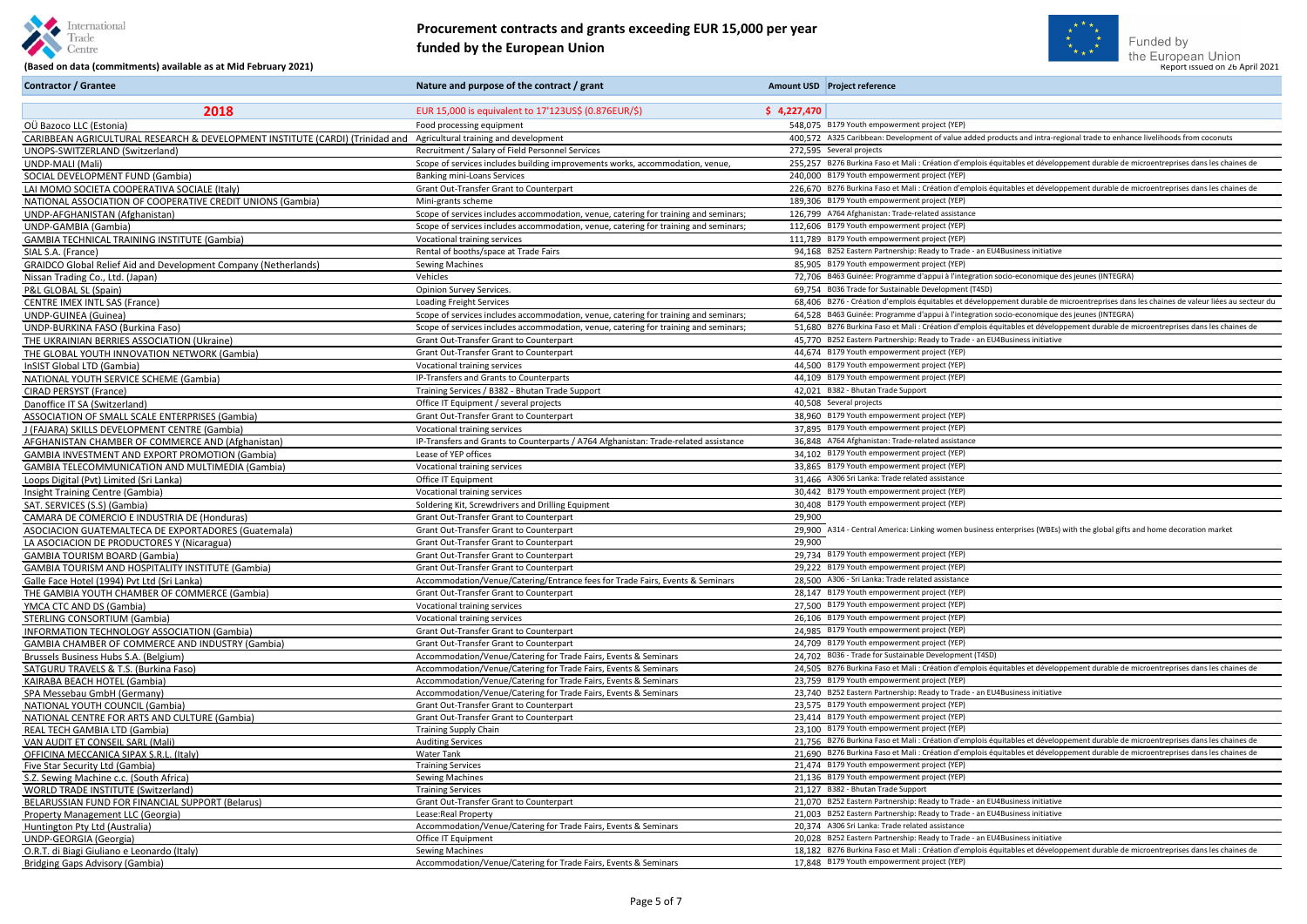





## Gentre Commitments) available as at Mid February 2021) **Finded by the European Union**<br>(Based on data (commitments) available as at Mid February 2021) **Report issued on 26 April 2021 Procurement contracts and grants exceeding EUR 15,000 per year funded by the European Union**

| <b>Contractor / Grantee</b>                                                   | Nature and purpose of the contract / grant                                             |             | Amount USD Project reference |
|-------------------------------------------------------------------------------|----------------------------------------------------------------------------------------|-------------|------------------------------|
| 2017                                                                          | EUR 15,000 is equivalent to 16'803US\$ (0.891EUR/\$)                                   | \$4,774,736 |                              |
| UNIDO-HQ (Austria)                                                            | IP-Transfers and Grants to Counterparts                                                | 1,536,520   |                              |
| CARIBBEAN AGRICULTURAL RESEARCH & DEVELOPMENT INSTITUTE (CARDI) (Trinidad and | Agricultural training and development                                                  | 800,813     |                              |
| LAI MOMO SOCIETA COOPERATIVA SOCIALE (Italy)                                  | Grant Out-Transfer Grant to Counterpart                                                | 383,733     |                              |
| PHRENOS sprl (Belgium)                                                        | Marketing and Secretariat Services for the EU City award                               | 267,680     |                              |
| INDIAN INSTITUTE OF FOREIGN TRADE (India)                                     | Mentoring and Training Services for Capacity Building in Afghanistan                   | 239,622     |                              |
| <b>GAMBIA INVESTMENT AND EXPORT PROMOTION (Gambia)</b>                        | Grant Out-Transfer Grant to Counterpart                                                | 124,535     |                              |
| NISSAN TRADING CO., Ltd. (Japan)                                              | Vehicles                                                                               | 115,338     |                              |
| <b>VWR INTERNATIONAL GmbH (Austria)</b>                                       | Laboratory and Measuring and Observing and Testing Equipment                           | 100,015     |                              |
| NATIONAL ASSOCIATION OF COOPERATIVE CREDIT UNIONS (Gambia)                    | Mini-grants scheme for Gambian youth                                                   | 93,641      |                              |
| INTERNATIONAL COMPUTING CENTRE (Switzerland)                                  | IT Operations, Maintenance and Support                                                 | 91,000      |                              |
| UNDP-FIJI (Fiji)                                                              | Scope of services: accommodation, venue, catering for seminars; office support &       | 82,858      |                              |
| UNDP-AFGHANISTAN (Afghanistan)                                                | Scope of services: accommodation, venue, catering for training and seminars; office    | 75,258      |                              |
| TOYOTA (Gibraltar) STOCKHOLDINGS                                              | Vehicles                                                                               | 74,291      |                              |
| UNDP-GAMBIA (Gambia)                                                          | Scope of services: accommodation, venue, catering for training and seminars; office    | 71,798      |                              |
| UNDP-BURKINA FASO (Burkina Faso)                                              | Scope of services: accommodation, venue, catering for training and seminars; office    | 51,373      |                              |
| YMCA CTC AND DS (Gambia)                                                      | Grant Out-Transfer Grant to Counterpart                                                | 47,800      |                              |
| STARTUP INCUBATOR GAMBIA (Gambia)                                             | Grant Out-Transfer Grant to Counterpart                                                | 47,692      |                              |
| NATIONAL ENTERPRISE DEVELOPMENT (Gambia)                                      | Grant Out-Transfer Grant to Counterpart                                                | 41,753      |                              |
| THE GAMBIA YOUTH CHAMBER OF COMMERCE (Gambia)                                 | Grant Out-Transfer Grant to Counterpart                                                | 38,132      |                              |
| NATIONAL AGRICULTURAL RESEARCH INSTITUTE (Gambia)                             | Grant Out-Transfer Grant to Counterpart                                                | 29,951      |                              |
| NATIONAL ASSOCIATION OF COOPERATIVE (Gambia)                                  | Grant Out-Transfer Grant to Counterpart                                                | 29,944      |                              |
| <b>GAMBIA TELECOMMUNICATION AND MULTIMEDIA (Gambia)</b>                       | Grant Out-Transfer Grant to Counterpart                                                | 29,417      |                              |
| HOTEL INTERCONTINENTAL KABUL (Afghanistan)                                    | Accommodation/Venue/Catering for Trade Fairs, Events & Seminars                        | 27,678      |                              |
| GAMBIA INVESTMENT AND EXPORT PROMOTION (Gambia)                               | <b>Consultancy Services</b>                                                            | 27,630      |                              |
| THE GAMBIA STANDARDS BUREAU (Gambia)                                          | Grant Out-Transfer Grant to Counterpart                                                | 27,305      |                              |
| GROUPEMENT D'INTERET ECONOMIQUE (Burkina Faso)                                | Grant Out-Transfer Grant to Counterpart                                                | 24,439      |                              |
| NATIONAL YOUTH COUNCIL (Gambia)                                               | Grant Out-Transfer Grant to Counterpart                                                | 23,950      |                              |
| FOOD SAFETY AND QUALITY AUTHORITY GAMBIA (Gambia)                             | Grant Out-Transfer Grant to Counterpart                                                | 23,854      |                              |
| NEW LA-HACIENDA HOTEL (Zambia)                                                | Accommodation/Venue/Catering for Trade Fairs, Events & Seminars                        | 22,552      |                              |
| GALL FACE HOTEL (1994) Pvt Ltd (Sri Lanka)                                    | Accommodation/Venue/Catering for Trade Fairs, Events & Seminars                        | 22,487      |                              |
| KABWE INSTITUTE OF TECHNOLOGY (Zambia)                                        | <b>Sewing Machines</b>                                                                 | 21,491      |                              |
| HILTON COLOMBO RESIDENCES (Sri Lanka)                                         | Accommodation/Venue/Catering for Trade Fairs, Events & Seminars                        | 21,288      |                              |
| FREELANCE TRANSLATION INTERPRETATION (Afghanistan)                            | <b>Translation/Interpretation Services</b>                                             | 20,339      |                              |
| LABSCO LABORATORY SUPPLY COMPANY GMBH&C (Germany)                             | Laboratory Equipment                                                                   | 20,303      |                              |
| ASSOCIATION OF COTTON VALUE ADDERS (Zimbabwe)                                 | Grant Out-Transfer Grant to Counterpart                                                | 19,693      |                              |
| GROUPEMENT D'INTERET ECONOMIQUE (Burkina Faso)                                | Accommodation/Venue/Catering for Trade Fairs, Events & Seminars                        | 18,931      |                              |
| PLEXTOM SOLUTIONS (PVT) LTD. (Sri Lanka)                                      | Printing and Translation Services                                                      | 17,486      |                              |
| PRIMA CONSULTANCY SERVICE LLC (Afghanistan)                                   | Translation/Interpretation Services                                                    | 16,528      |                              |
| <b>STERLING CONSORTIUM (Gambia)</b>                                           | Grant Out-Transfer Grant to Counterpart                                                | 15,317      |                              |
| THE GAMBIA SONGHAI INITIATIVE (Gambia)                                        | Grant Out-Transfer Grant to Counterpart                                                | 15,264      |                              |
| THE GLOBAL YOUTH INNOVATION NETWORK (Gambia)                                  | Grant Out-Transfer Grant to Counterpart                                                | 15,038      |                              |
| 2016                                                                          | EUR 15,000 is equivalent to 16'646US\$ (0.901108 EUR/\$)                               | \$1,590,471 |                              |
| CARIBBEAN AGRICULTURAL RESEARCH & DEVELOPMENT INSTITUTE (CARDI) (Trinidad and | Agricultural training and development                                                  | 859,835     |                              |
| Amex Export-Import GmbH (Austria)                                             | Laboratory Equipment                                                                   | 179,987     |                              |
| UNDP-FIJI (Fiji)                                                              | Scope of services includes accommodation, venue, catering for seminars; office support | 174,293     |                              |
| CHEMETRIX (PTY) LIMITED (South Africa)                                        | Laboratory Equipment                                                                   | 89,835      |                              |
| DN CHAMROO INVESTMENT AND TRADE CON (Mauritius)                               | Trade data                                                                             | 67,640      |                              |
| LABSCO LABORATORY SUPPLY COMPANY GMBH&C (Germany)                             | Laboratory Equipment                                                                   | 65,809      |                              |
| INTERTRADE INTERNATIONAL SERVICES SA (Switzerland)                            | Laboratory Equipment                                                                   | 46,660      |                              |
| INTERNATIONAL COMPUTING CENTRE (Switzerland)                                  | IT Operations, Maintenance and Support                                                 | 37,554      |                              |
| RADISSON BLU HOTEL LTD (Zambia)                                               | Accommodation/Venue/Catering for Trade Fairs, Events & Seminars                        | 25,698      |                              |
| BRONTE HOTEL (PVT) LTD (Zimbabwe)                                             | Accommodation/Venue/Catering for Trade Fairs, Events & Seminars                        | 22,133      |                              |
| JANS RENTAL CARS FIJI LTD (Fiji)                                              | Vehicle Rental                                                                         | 21,028      |                              |
|                                                                               |                                                                                        |             |                              |